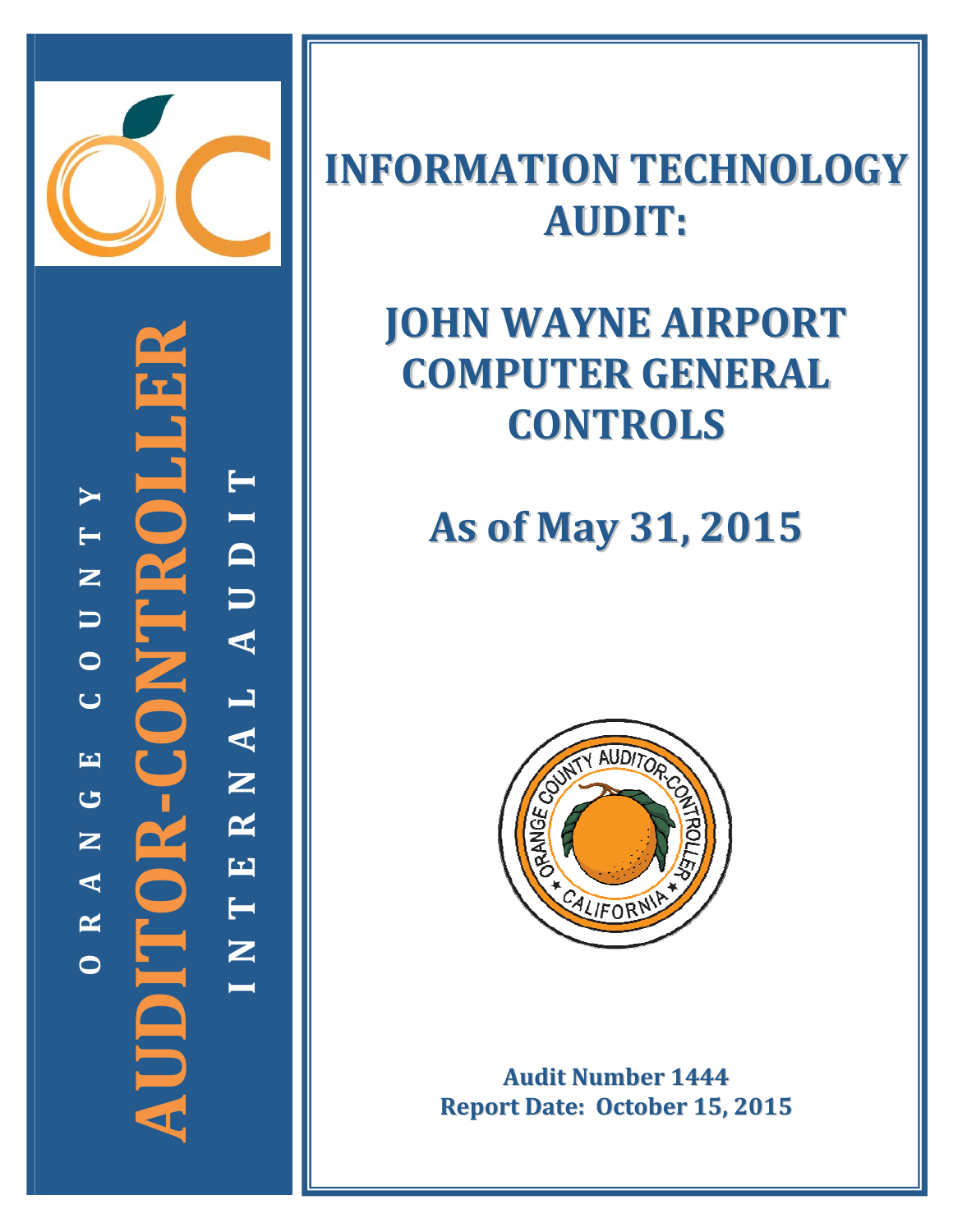

### **Eric H. Woolery, CPA Orange County Auditor‐Controller**

**Michael Goodwin, CPA, CIA Wilson Crider, CPA, CISA**

**Toni Smart, CPA Director, Internal Audit Assistant Director Audit Manager**

**12 Civic Center Plaza, Room 200 Santa Ana, CA 92701**

Auditor‐Controller Web Site www.ac.ocgov.com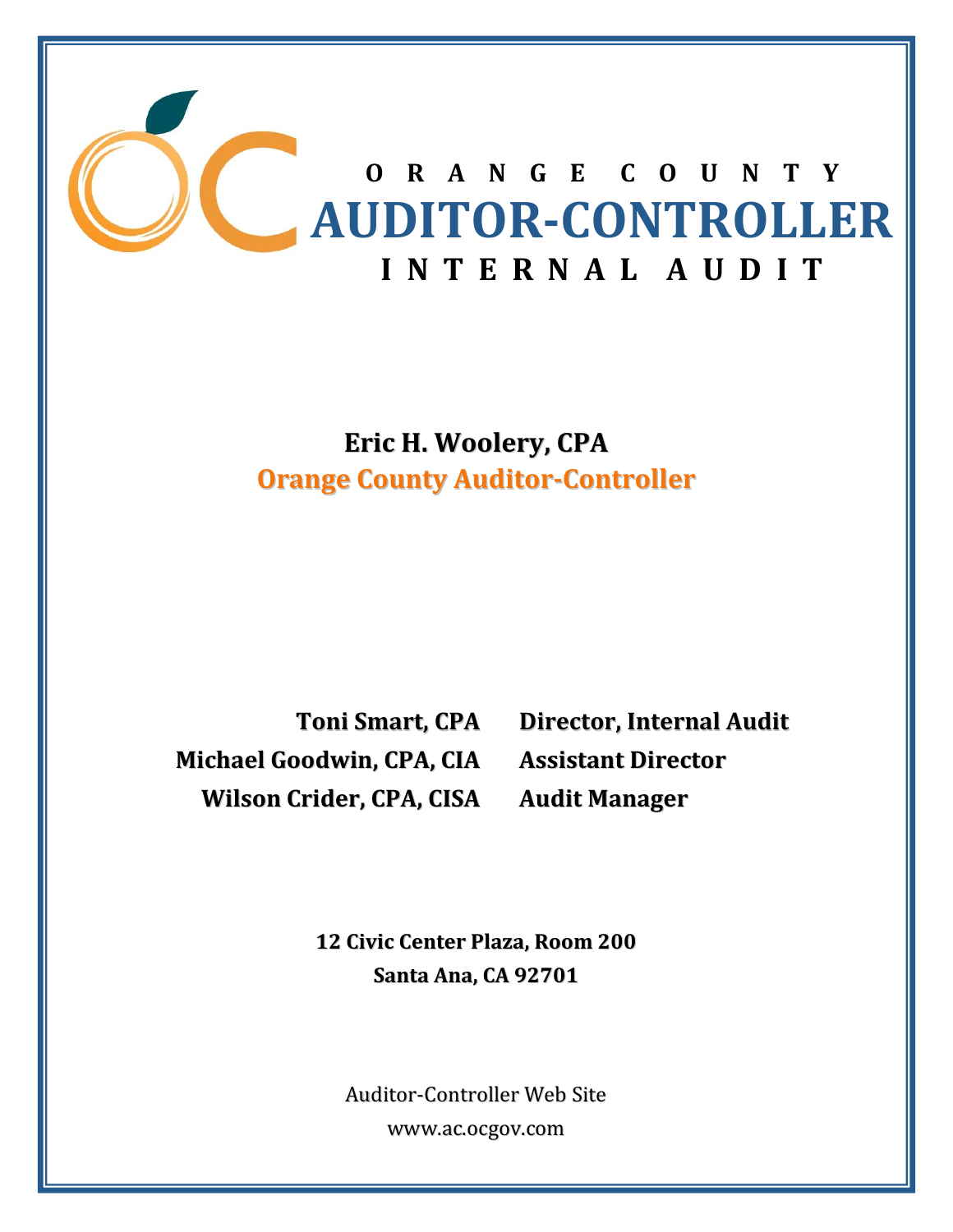

#### **ERIC H. WOOLERY, CPA** AUDITOR-CONTROLLER

**Transmittal Letter** 

Audit No. 1444

#### **October 15, 2015**

TO: Lawrence G. Serafini, Acting Airport Director John Wayne Airport

Information Technology Audit: **SUBJECT:** John Wayne Airport Computer General Controls

We have completed our Information Technology Audit of John Wayne Airport Computer General Controls as of May 31, 2015. Our final report is attached for your review.

I submit an Audit Status Report quarterly to the Audit Oversight Committee (AOC) and a monthly report to the Board of Supervisors (BOS) where I detail any critical and significant audit findings released in reports during the prior month and the implementation status of audit recommendations as disclosed by our Follow-Up Audits. Although there were no findings and recommendations in this audit, the results of this audit will be included in a future status report to the AOC and BOS.

Additionally, we will request your department to complete a Customer Survey of Audit Services. You will receive the survey shortly after the distribution of our final report.

Toni Smart, CPA, Director Auditor-Controller Internal Audit Division

#### **Attachments**

Other recipients of this report: Members, Board of Supervisors Members, Audit Oversight Committee Eric Woolery, Auditor-Controller Frank Kim, County Executive Officer Mark Denny, Chief Operating Officer Jessica O'Hare, Assistant to the Chief Operating Officer Tim Harris, Chief Technology Officer, JWA Kenneth Wong, Manager, JWA/Quality Assurance & Compliance Foreperson, Grand Jury Robin Stieler, Interim Clerk of the Board of Supervisors Macias Gini & O'Connell LLP, County External Auditor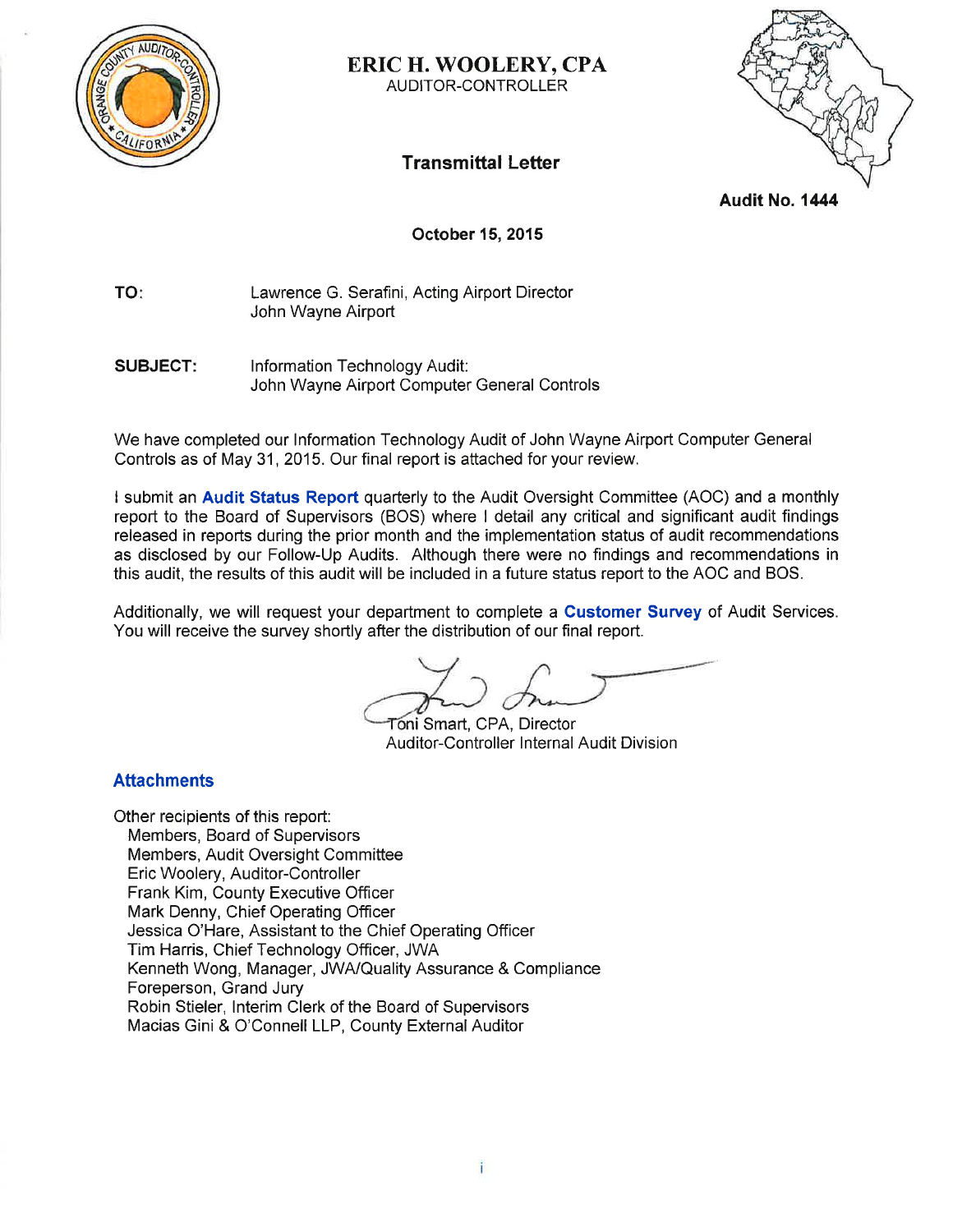

### *Information Technology Audit: John Wayne Airport Computer General Controls Audit No. 1444*

**As of May 31, 2015**

| <b>Transmittal Letter</b>                                          |              |
|--------------------------------------------------------------------|--------------|
| <b>Internal Auditor's Report</b>                                   |              |
| <b>OBJECTIVES</b>                                                  | 1            |
| <b>RESULTS</b>                                                     | 1            |
| <b>BACKGROUND</b>                                                  | $\mathbf{2}$ |
| <b>SCOPE AND METHODOLOGY</b>                                       | 3            |
| <b>FOLLOW-UP PROCESS</b>                                           | 3            |
| <b>MANAGEMENT'S RESPONSIBLITIES FOR INTERNAL CONTROLS</b>          | 4            |
| <b>Detailed Findings, Recommendations and Management Responses</b> |              |
| <b>ATTACHMENT A: Report Item Classifications</b>                   | 9            |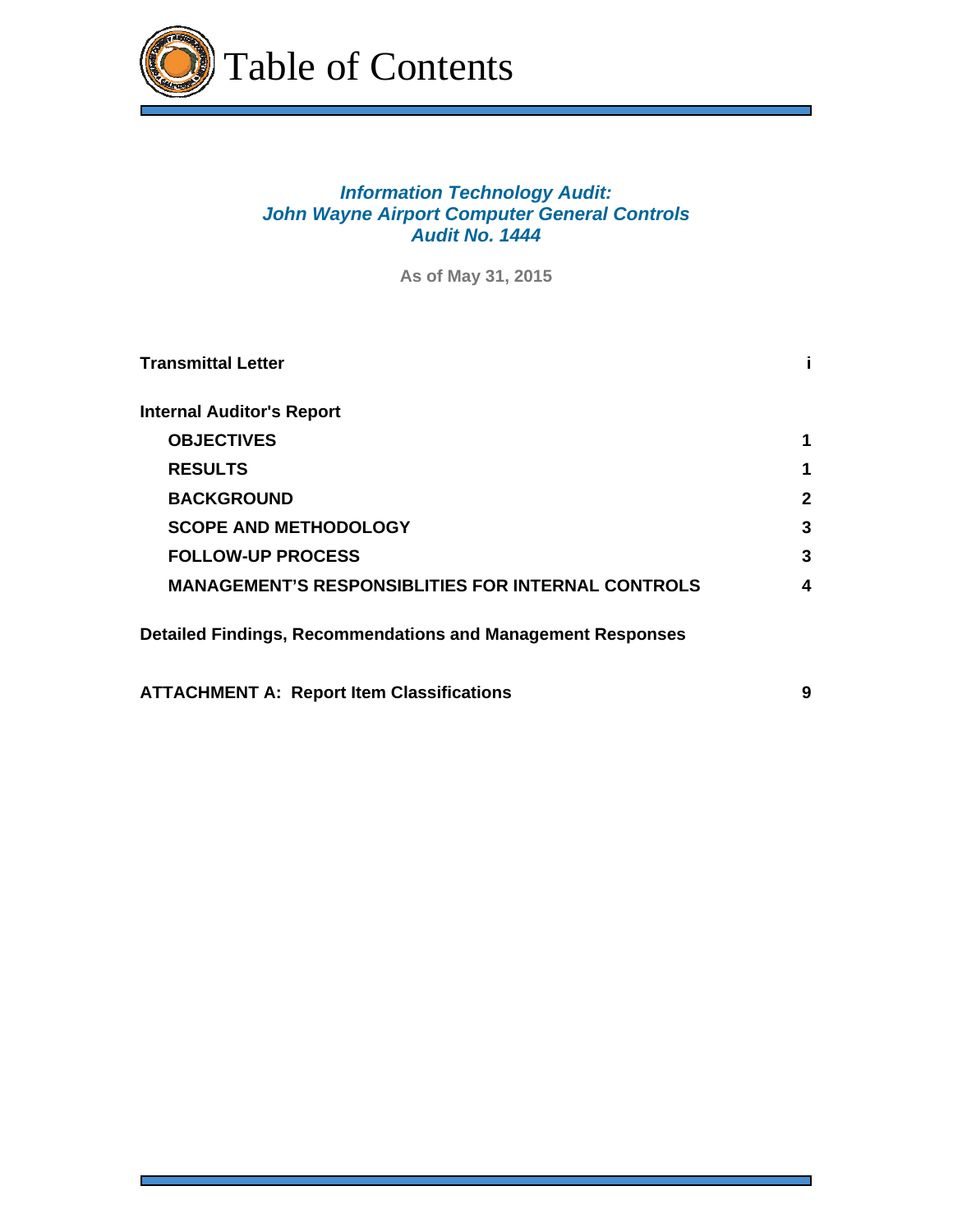

**Audit No. 1444 October 15, 2015** 

| TO:   | Lawrence G. Serafini, Acting Airport Director<br>John Wayne Airport |
|-------|---------------------------------------------------------------------|
| FROM: | Toni Smart, CPA, Director                                           |

- Auditor-Controller Internal Audit Division
- SUBJECT: Information Technology Audit: John Wayne Airport Computer General Controls

#### **OBJECTIVES**

We conducted an Information Technology Audit of John Wayne Airport Computer General Controls. This audit was conducted in conformance with the International Standards for the Professional Practice of Internal Auditing prescribed by the Institute of Internal Auditors. The objectives of our audit were to:

- 1. Evaluate the adequacy of JWA's security-related policies and procedures including security awareness and security-related personnel policies;
- 2. Evaluate the adequacy of user access and physical access general controls policies and procedures to provide reasonable assurance that computer resources are protected from unauthorized personnel;
- 3. Evaluate the adequacy of JWA's configuration management policies and procedures to help ensure only authorized programs and authorized modifications are implemented and errors are not introduced into programs when they are implemented or subsequently modified;
- 4. Evaluate whether segregation of duties exists within the IT function; and
- 5. Evaluate the adequacy of JWA's policies and procedures for disaster recovery/business continuity to help mitigate service interruptions.

#### **RESULTS**

Objective #1: Our audit found adequate security-related policies and procedures including security awareness and security-related personnel policies. No findings were identified under this objective.

Objective #2: Our audit found adequate policies and procedures for user access and physical access general controls that provide reasonable assurance computer resources are protected from unauthorized personnel. No findings were identified under this objective.

Objective #3: Our audit found adequate configuration management policies and procedures. No findings were identified under this objective.

Objective #4: Our audit found adequate segregation of duties exists in the IT function. No findings were identified under this objective.

Objective #5: Our audit found that adequate policies and procedures for disaster recovery/business continuity have been developed to help mitigate service interruptions. No findings were identified under this objective.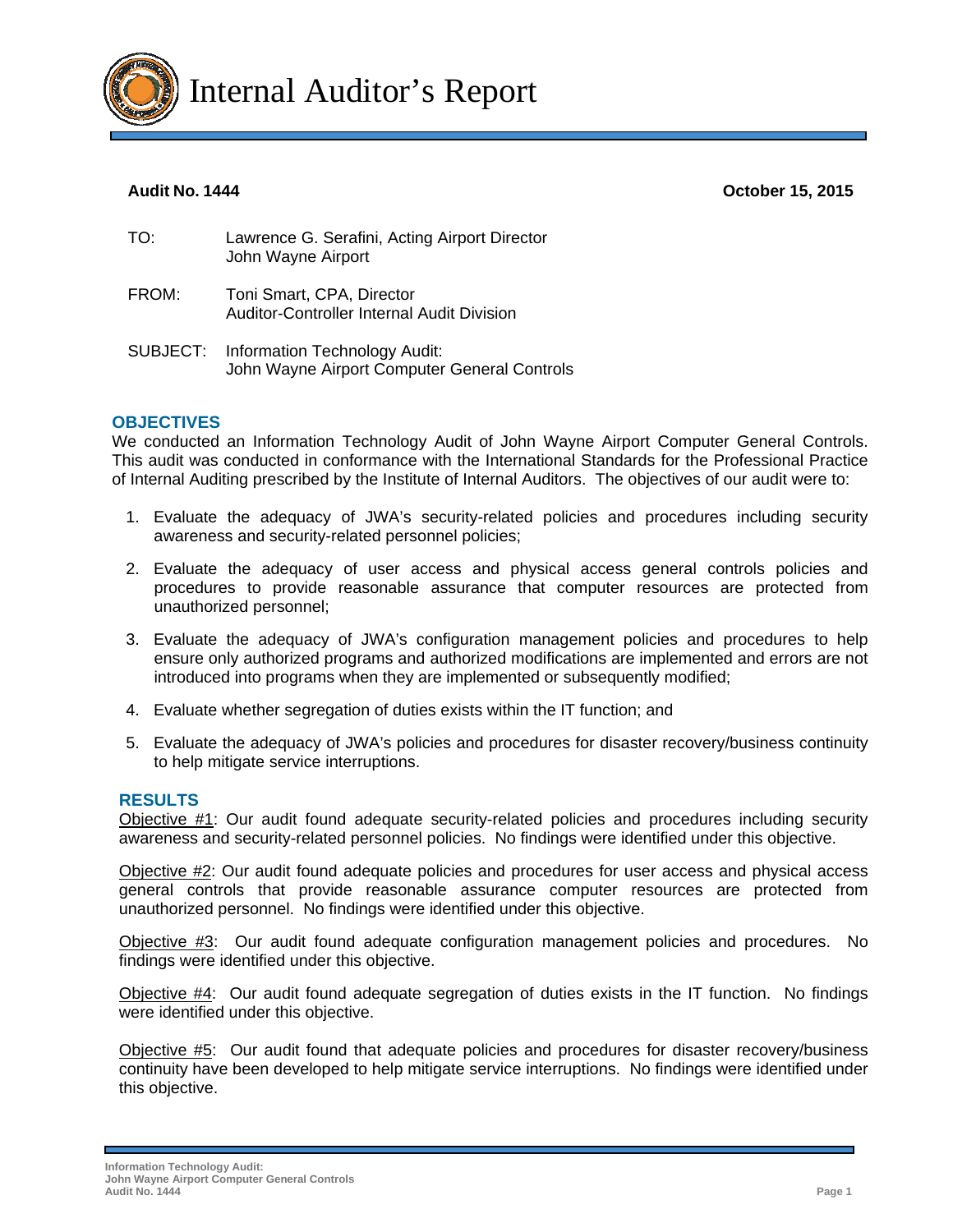

Internal Auditor's Report

#### **BACKGROUND**

John Wayne Airport, Orange County (JWA), owned and operated by the County of Orange, is the only commercial service airport in Orange County, California. It is located approximately 35 miles south of Los Angeles, between the cities of Costa Mesa, Irvine, and Newport Beach. The service area includes more than three million people within the 34 cities and unincorporated areas of Orange County. In 2014, more than nine million passengers were served.

John Wayne Airport plays a unique and crucial role in the Orange County community. It is the only airport in Orange County that provides commercial passenger and air-cargo service and is the primary provider of general aviation services and facilities in the county. It is home to local law enforcement air operations and to medical/mercy flights. JWA is the gateway through which millions of passengers travel each year to their homes, their families, their vacations, and their businesses.

#### **Information Technology Services**

JWA Information Technology is managed by its Chief Technology Officer, who reports to the Deputy Airport Director, Facilities. The JWA Information Technology department consists of approximately eleven staff organized into two groups:

- Service Group providing end user, desktop, telephone support, and Common Use Passenger Processing (CUPPs) application support, and
- Operations Group providing server, network, IT security, IT contract management, and Parking and Access Revenue Control System (PARCS) application support.

JWA utilizes a number of systems including:

- Common Use Passenger Processing (CUPPs)
- Parking and Access Revenue Control System (PARCS)

Definition of Computer General Controls: General controls are the structure, policies, and procedures that apply to an entity's overall computer operations. They create the environment in which application systems and controls operate. If general controls are weak, they severely diminish the reliability of controls associated with individual applications. For this reason, general controls are usually evaluated separately from and prior to evaluating application controls. This audit focuses only on computer general controls.

Definition of Application Controls: Application controls are the structure, policies, and procedures that apply to separate, individual application systems, such as accounts payable, inventory, payroll, grants, or loans. Application controls help make certain that transactions are valid, properly authorized, and completely and accurately processed by the computer. They are commonly categorized into three phases of a processing cycle:

- Input: Data is authorized, converted to an automated form, and entered into the application in an accurate, complete, and timely manner;
- Processing: Data is properly processed by the computer and files are updated correctly; and
- Output: Files and reports generated by the application actually occur and accurately reflect the results of processing, and reports are controlled and distributed to the authorized users.
- Definition Source: Government Accountability Office (GAO) *Federal Information System Controls Audit Manual* (FISCAM).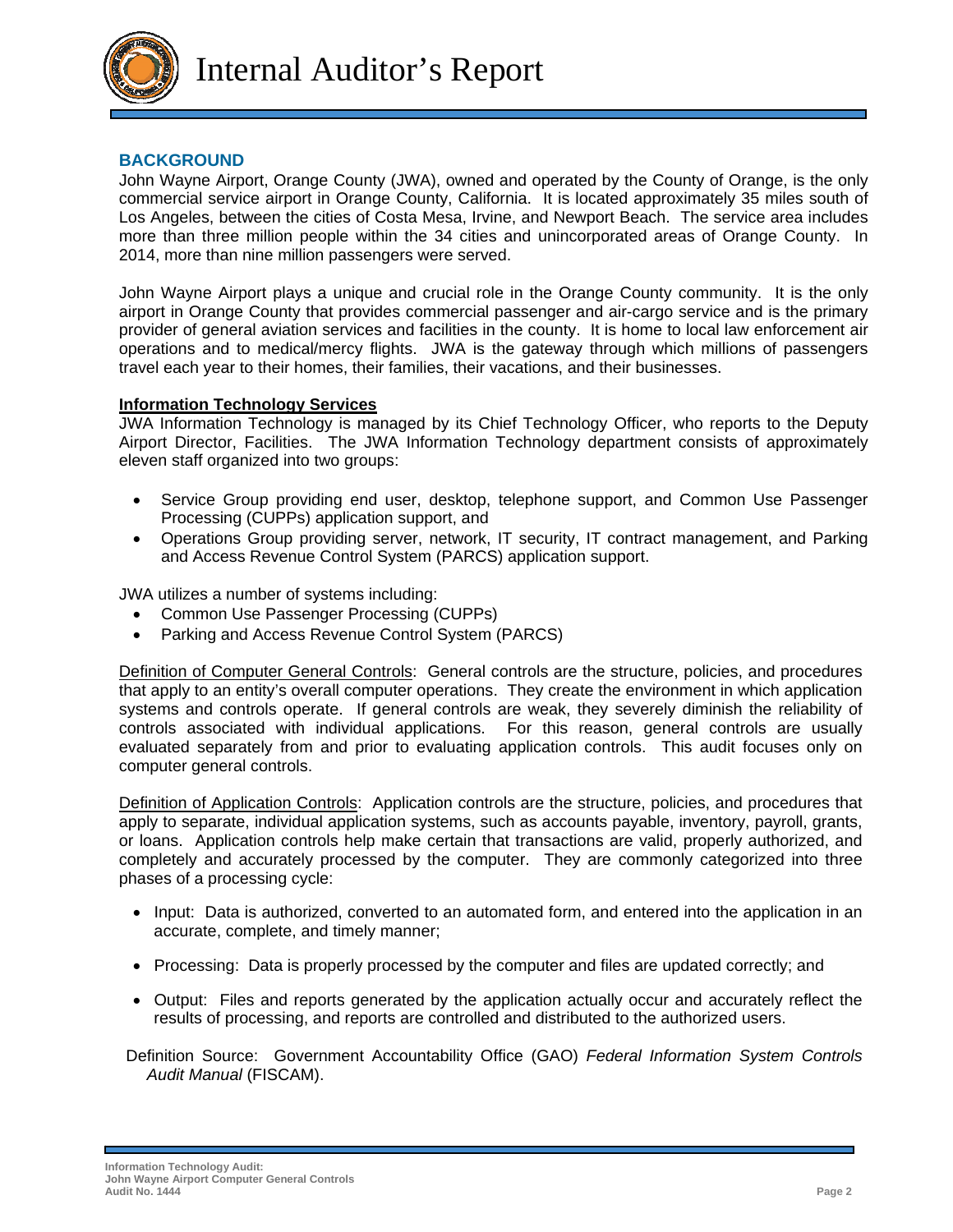

Internal Auditor's Report

#### **SCOPE AND METHODOLOGY**

Our audit evaluated policies and procedures over select general controls over the administration and use of JWA's computing resources as of May 31, 2015. Our methodology included inquiry, auditor observation, and limited testing of policies and procedures. Our audit was limited to reviewing written policies and procedures in the areas of security, user access and physical access controls, configuration/change management controls, segregation of duties within the IT function, and disaster recovery/business continuity. To accomplish our scope, we obtained an understanding of selected JWA general controls and compared them with the Government Accountability Office (GAO) *Federal Information System Controls Audit Manual* (FISCAM) identified control objectives.

Our audit did not include an audit or review of the following:

- 1. Application controls. This audit included only computer general controls.
- 2. Security settings for operating system, file directory, database, and remote access (telecommunication) other than reviewing policy and procedures for their appropriate configuration.
- 3. Compliance with laws and regulations including Federal Aviation Administration (FAA) and Payment Card Industry Data Security Standards (PCI DSS).
- 4. Controls or processes performed by other parties including CEO/IT data center controls, network monitoring, intrusion/detection, firewall, remote access, etc.
- 5. Security management controls provided at the County level including establishing an entity-wide security management program, periodically assessing and validating risks, and monitoring the effectiveness of the County security program.
- 6. Access control objectives provided at the County level including adequately protecting information system boundaries, resources, and implementing effective audit and monitoring capabilities.
- 7. Configuration management controls including maintaining current configuration identification information and routinely monitoring configurations.
- 8. Contingency planning control objectives managed at the County level including developing and documenting a comprehensive contingency plan and periodically testing the contingency plan and adjusting it as appropriate.
- 9. We did not assess all control techniques or perform all potential audit procedures identified in FISCAM. Internal Audit made a determination of which general controls were included in the audit.

#### **FOLLOW-UP PROCESS**

Please note we have a structured and rigorous **Follow-Up Audit** process in response to recommendations and suggestions made by the Audit Oversight Committee (AOC) and the Board of Supervisors (BOS). Our **First Follow-Up Audit** will begin at six months from the official release of the report. A copy of all our Follow-Up Audit reports is provided to the BOS as well as to all those individuals indicated on our standard routing distribution list.

The AOC and BOS expect that audit recommendations will typically be implemented within six months and often sooner for significant and higher risk issues. Our **Second Follow-Up Audit** will begin at six months from the release of the first Follow-Up Audit report, by which time **all** audit recommendations are expected to be addressed and implemented. At the request of the AOC, we are to bring to their attention any audit recommendations we find still not implemented or mitigated after the second Follow-Up Audit. The AOC requests that such open issues appear on the agenda at their next scheduled meeting for discussion.

Because there were no findings and recommendations contained in this report, no Follow-Up Audits are needed.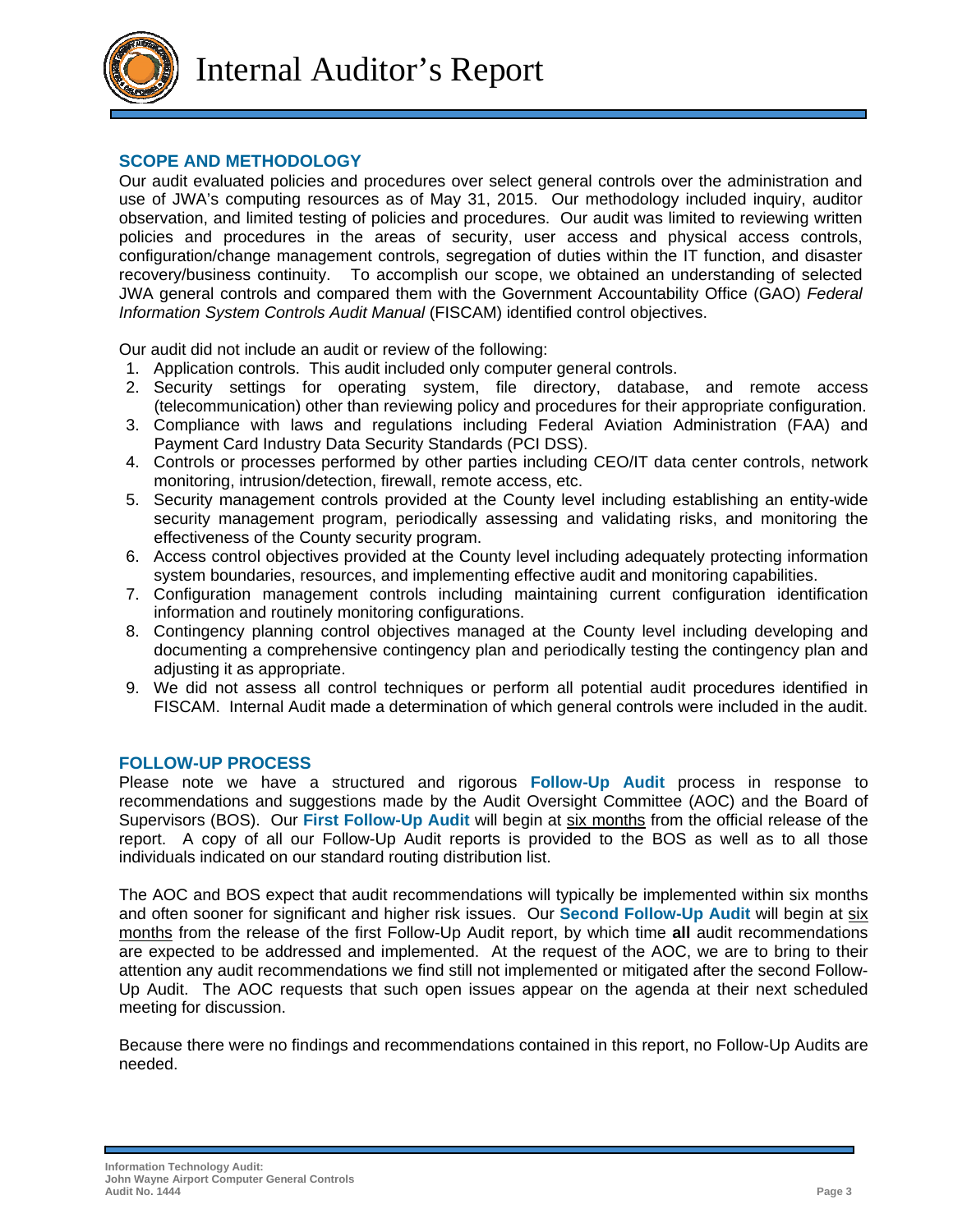

Internal Auditor's Report

#### **MANAGEMENT'S RESPONSIBILITIES FOR INTERNAL CONTROLS**

In accordance with the Auditor-Controller's County Accounting Manual Section S-2 Internal Control Systems: "All County departments/agencies shall maintain effective internal control systems as an integral part of their management practices. This is because management has primary responsibility for establishing and maintaining the internal control system. All levels of management must be involved in assessing and strengthening internal controls." Control systems shall be continuously evaluated by Management and weaknesses, when detected, must be promptly corrected. The criteria for evaluating an entity's internal control structure is the Committee of Sponsoring Organizations (COSO) control framework. Our Internal Control Audit enhances and complements, but does not substitute for JWA's continuing emphasis on control activities and self-assessment of control risks.

#### **Inherent Limitations in Any System of Internal Control**

Because of inherent limitations in any system of internal controls, errors or irregularities may nevertheless occur and not be detected. Specific examples of limitations include, but are not limited to, resource constraints, unintentional errors, management override, circumvention by collusion, and poor judgment. Also, projection of any evaluation of the system to future periods is subject to the risk that procedures may become inadequate because of changes in conditions or the degree of compliance with the procedures may deteriorate. Accordingly, our audit would not necessarily disclose all weaknesses in JWA's operating procedures, accounting practices, and compliance with County policy.

The Auditor-Controller Internal Audit Division is available to partner with your staff so that they can successfully implement or mitigate difficult audit recommendations.

#### **ACKNOWLEDGEMENT**

We appreciate the courtesy extended to us by the personnel at John Wayne Airport during our audit. If you have any questions regarding our information technology audit, please contact me directly at 834- 5442, or Michael Goodwin, Assistant Director at 834-6066.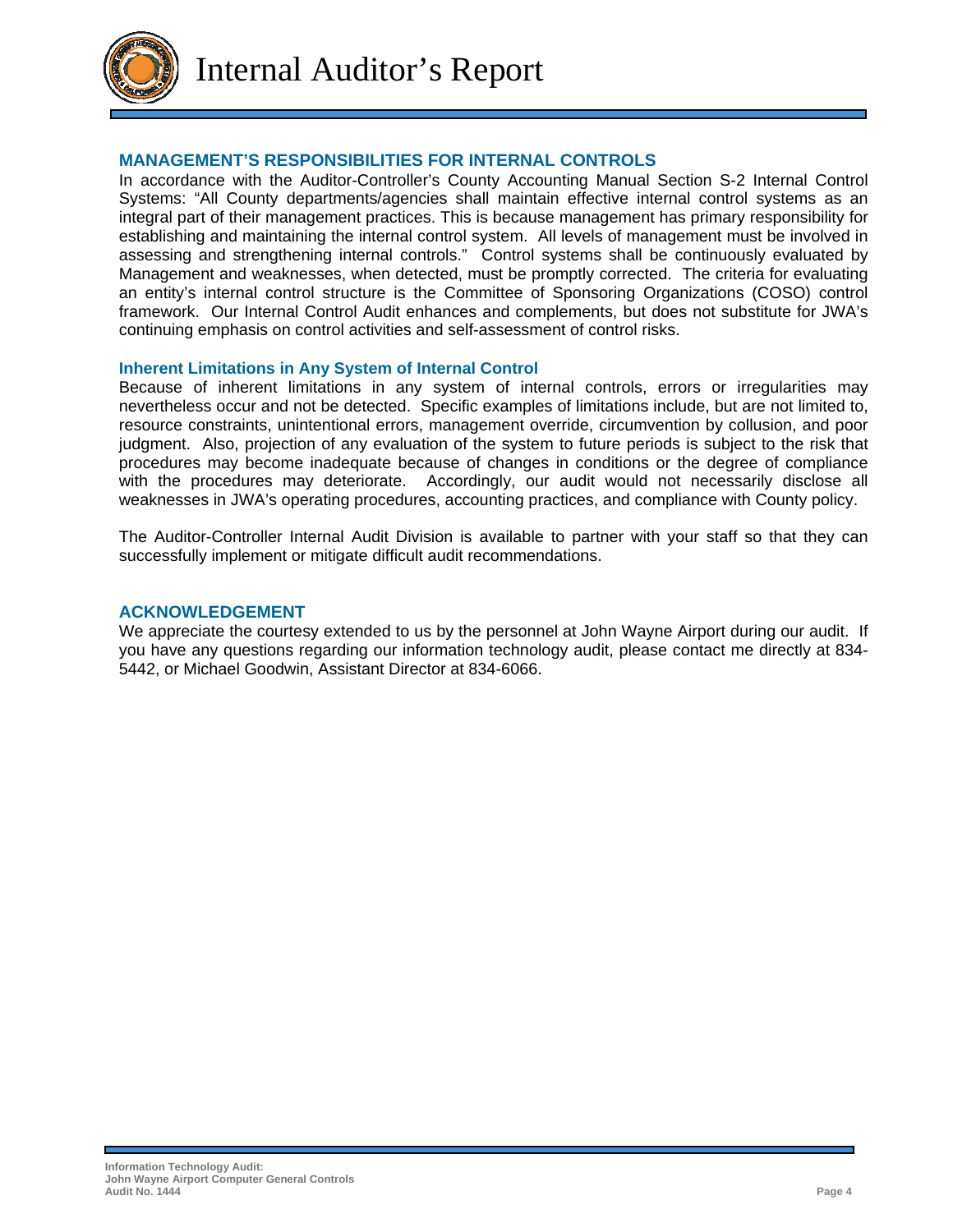

**Objective #1**: Evaluate the adequacy of JWA's security-related policies and procedures including security awareness and other security-related personnel policies.

#### **Work Performed**

We obtained and reviewed JWA's security-related policies and procedures including security awareness and other security-related policies. Specifically, we interviewed JWA IT staff; reviewed JWA security-related policies and procedures including Information Technology Usage Policy, JWA Administrative Policies and Procedures Manual: Employee Separation, PCI DSS Information Security Policy, County IT Security Policy, and other JWA policies and procedures. In addition, we obtained the most recent PCI DSS security assessments performed by Coalfire Systems, Inc. and reviewed the identification of security weaknesses and remediation of the issues.

Our evaluation of the policies and procedures noted that:

- Policies relating to hiring and separation addressed the following:
	- o Computer usage policy,
	- o Security agreement/confidentiality statement,
	- o Return of property, keys, and identification cards, and
	- o Notification to security management of separation and prompt revocation of system access.
- System monitoring procedures addressed the following:
	- o Potential security violations are recorded by the system;
	- o Potential security violations are reviewed on a regular basis by security administration;
	- o Potential security violations are investigated and cleared;
	- o Potential security violations are the basis for adjustments to security; and
	- o Summarized potential security violation information is regularly reported to management for appropriate action.
- Coalfire Systems, Inc. conducted security assessments of the JWA credit card environment. We reviewed the reports and noted no reportable issues were identified.

#### **Conclusion**

Based on the work performed, adequate security-related policies and procedures have been developed including security awareness and other security-related personnel policies. No findings or recommendations were identified under this audit objective.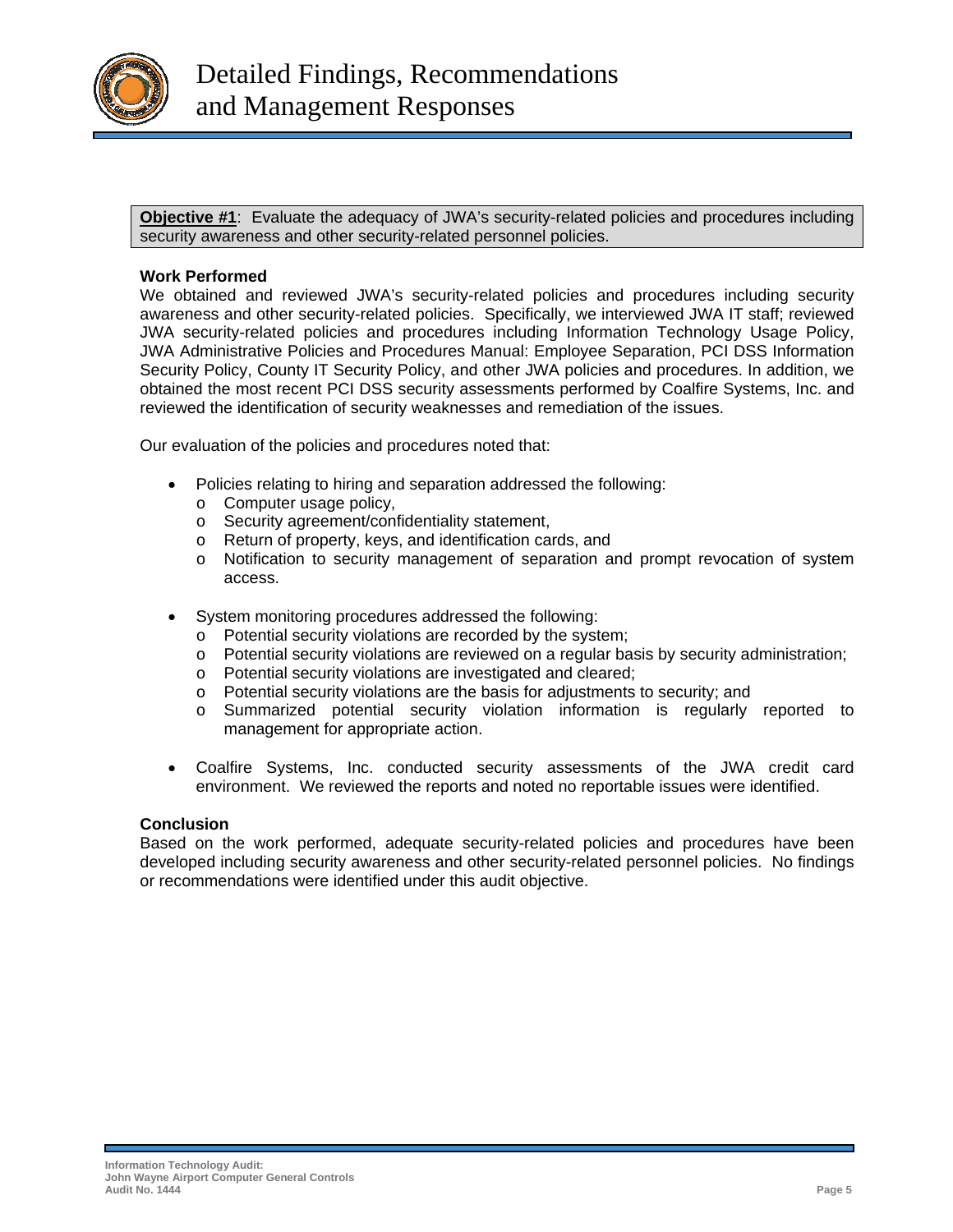

**Objective #2**: Evaluate the adequacy of user access and physical access general controls policies and procedures to provide reasonable assurance that computer resources are protected from unauthorized personnel.

#### **Work Performed**

We audited general computer controls and processes over access to JWA's computing resources. We reviewed system security settings for the JWA network. We discussed network system procedures with JWA IT Staff. We visited the rooms housing JWA's computing resources and observed selected controls for restricting access to JWA's computing resources. We selected a sample of user access to verify access was authorized. We selected a sample of separated employees to verify their access was removed in a timely manner.

Our evaluation of controls and processes noted that:

- JWA implemented adequate identification and authentication mechanisms including network system security settings for accessing JWA's computing resources which were appropriate in the following areas:
	- o Minimum password length;
	- o Number of days before system forces system password changes;
	- o Number of times password must be changed before a password may be reused;
	- o Number of incorrect logon attempts before the account is locked;
	- o Length of lock out period; and
	- o Length of time incorrect logon count is retained.
- JWA implemented adequate authorization controls.
	- o Access to JWA's network was authorized and adequately documented.
	- o Access to JWA's network for separated employees was removed on a timely basis.
- Physical Controls for restricting access to JWA's computing resources were adequate and included:
	- o Computers reside in locked or otherwise restricted areas;
	- $\circ$  Combinations, keys, or magnetic card keys are given to authorized personnel; and
	- o Issuance of combinations, keys, or magnetic cards keys is documented and controlled.

#### **Conclusion**

Based on the work performed, adequate user access and physical access general controls were present to provide reasonable assurance that computer resources are protected from unauthorized personnel and environmental hazards. No findings or recommendations were identified under this audit objective.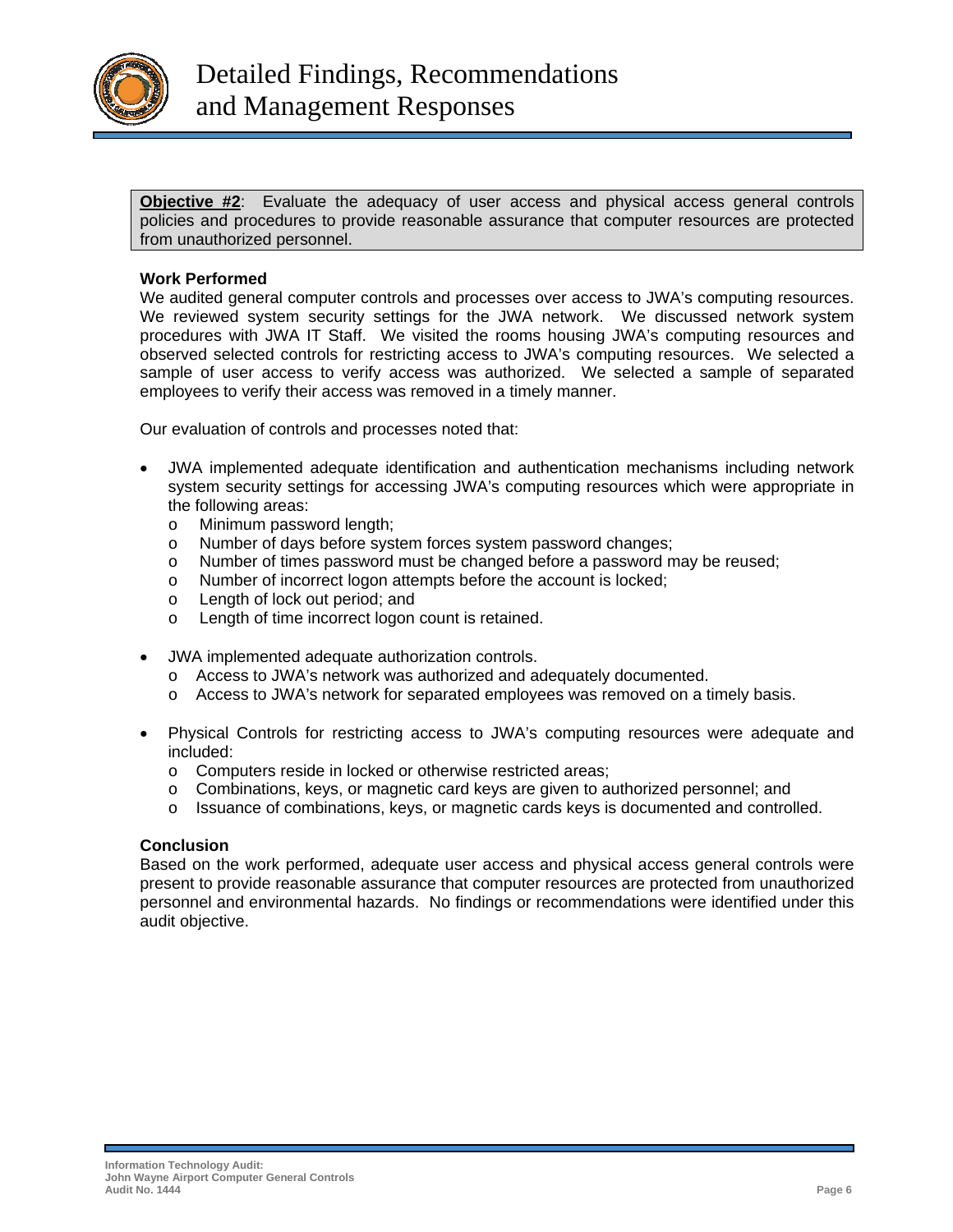

**Objective #3**: Evaluate the adequacy of JWA's configuration management policies and procedures to help ensure only authorized programs and authorized modifications are implemented and errors are not introduced into programs when they are implemented or subsequently modified.

#### **Work Performed**

We reviewed policies and procedures over configuration management. We reviewed written procedures for implementing new systems and modifications to systems from request to installation.

Our evaluation of policies and procedures noted that:

- Configuration management policies and procedures are developed and address the following:
	- o Roles, responsibilities, procedures, and documentation requirements.
	- o Review and approval of changes by management.
	- o System Development Life Cycle (SDLC) methodology that includes system-level security engineering principles to be considered in the design, development, and operation of an information system; and
	- o Appropriate system documentation.
- Configuration changes are properly authorized, tested, approved, tracked, and controlled.

#### **Conclusion**

Based on the work performed, adequate system development and change control policies and procedures had been developed to help ensure only authorized programs and authorized modifications are implemented and that errors are not introduced into programs when they are implemented or as a result of subsequent modifications. No findings or recommendations were identified under this audit objective.

**Objective #4**: Evaluate whether segregation of duties exists within the IT function.

#### **Work Performed**

We reviewed JWA's IT organization chart and job descriptions for the eleven staff working in the IT function. We evaluated IT staff duties to determine if incompatible duties exist in the areas of IT Management, Application Programming, Systems Programming, Library Management, Production Control, Data Security, and Database and Network administration. Due to JWA having a client/server platform environment, roles typically associated with a mainframe environment are not necessary such as librarian, computer operator, production control, or data control personnel. In addition, commercial off-the-shelf applications are utilized; accordingly, no personnel are needed or assigned as System Programmers. No incompatible IT duties were noted in our audit.

#### **Conclusion**

Based on the work performed, adequate segregation of duties exists in the IT function. No findings or recommendations were identified under this audit objective.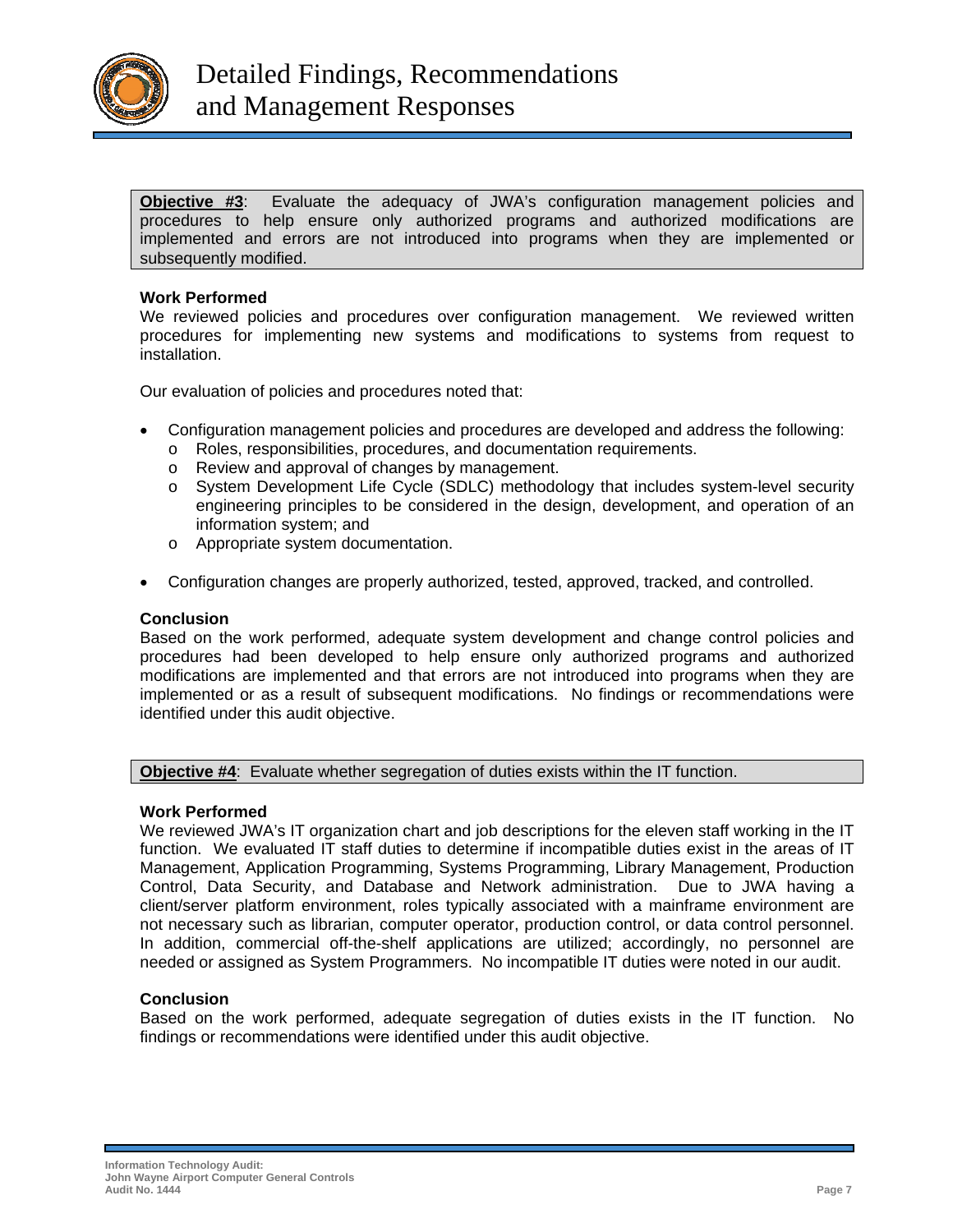

**Objective #5**: Evaluate the adequacy of JWA's policies and procedures for disaster recovery/business continuity to help mitigate service interruptions.

#### **Work Performed**

We reviewed applicable policies and procedures for backup and recovery. We also determined whether JWA was participating in the CEO/IT contingency planning project and the status of their involvement. We observed controls to protect computing resources from environmental hazards at the rooms housing JWA's computing resources. Our evaluation of controls and processes noted the following:

- JWA's information technology infrastructure was designed to provide redundancy between the three computing centers. We determined this architecture was sufficient to provide continuous computer operations in the event of a single failure at any one of the computing centers. The rollover function has proven effective for JWA during prior network upgrades and rollouts. A schedule for future rollover tests is anticipated to be developed by JWA in January 2016.
- Although JWA is participating in the CEO/IT contingency planning project, JWA must comply with FAA regulations (more robust) that require an Airport Emergency Operations Plan which differs from the County. Therefore, the FAA requirements should supersede the County's contingency.
- Controls to protect computing resources from environmental hazards at the rooms housing JWA's computing resources included:
	- o Access to the rooms is restricted to certain authorized JWA employees. Visitors may access via escort;
	- o Computer rooms are restricted to IT staff via badge reader; computer room is separate from the employee work areas; computer room operates 24 hours a day/seven days a week;
	- $\circ$  Computer room doors are alarmed and monitored by Sheriff staff at the airport operations center;
	- o Computer rooms access points at the terminal are video captured;
	- o Computer rooms have separate air conditioning systems with separate backup systems;
	- $\circ$  Computer rooms have emergency power shut off via uninterrupted power supply (UPS);
	- o Automated fire extinguishing systems (water pipe) are installed;
	- o Fire suppression systems are activated by heat sensors;
	- o Data center environmental sensors are tied to a building system and monitored by JWA facility staff;
	- o Computers are secured in rack mounts;
	- o UPS units are installed for all significant system components;
	- o Computer rooms are supported by building diesel generators; tested monthly by JWA maintenance staff; and
	- o Fire system maintained regularly by the vendor. Other systems including AC are maintained by JWA maintenance staff.

#### **Conclusion**

Based on the work performed, adequate policies and procedures for disaster recovery/business continuity have been substantially developed to help mitigate service interruptions. No findings or recommendations were identified under this audit objective.